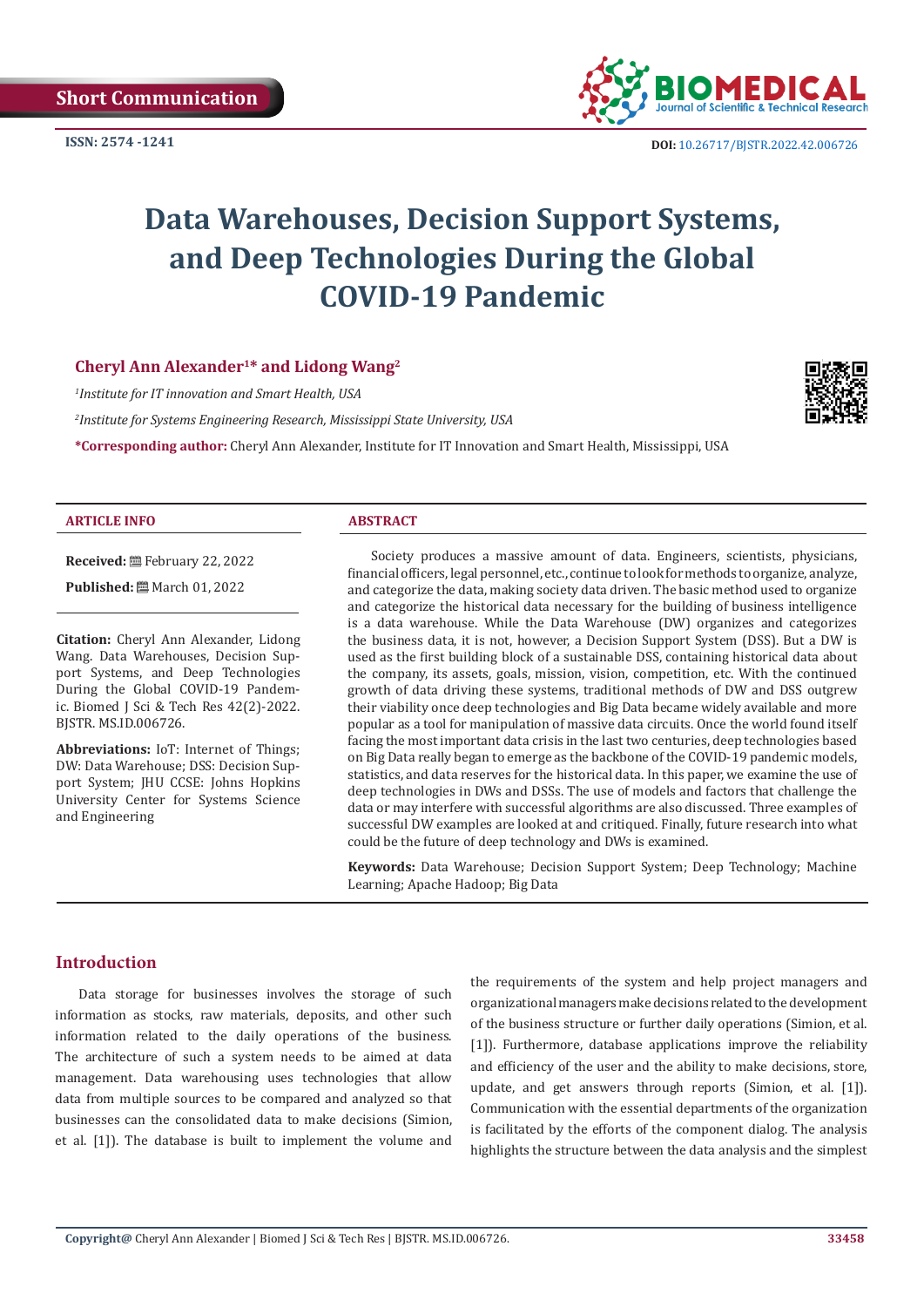form of analysis is comparing the data with similar information. Other observations require techniques using analytical data based on mathematical theories which were developed to make correlations based on mathematical theories using products of a hypothetical nature compared with actual data (Simion, et al. [1]).

## **Deep Technologies**

Over the past few decades, society has become overtly more data driven. With the takeover of social media, a need for learning how data and subjects relate to one another implies the need for a data processing method to consider emotion, sense, everyday practices, and the nexus between data and data technologies, Big Data, Internet of Things (IoT), and Artificial Intelligence may certainly be the future of all data transactions (Lee A [2]). Future data technologies must take all these factors into consideration and be able to process data at rates far exceeding current speeds and abilities. Parallel processing is beginning to play a key role in data interpretation. Thus, the benefit of using these technologies lies in capturing the scalar nature of data and focusing on the socio-technical processes behind data applications. It begins with a conceptualization of the Personhood of Data, which highlights exactly how distant the subject is from the data resulting in a conceptual language that then provides a method for analyzing the scalar nature of the data (Brynjolfsson Jin, et al. [3]).

Data, then, becomes a positivistic resource as the data highlights the humanity of the subject through each bit of datafied representation of humanity through the scientific representation of the subject's world. So, with the use of deep technologies, data can be processed and analyzed and be used not only to humanize daily data activities, stresses, and emotions and sensemaking but to individualize our humanity in the surveillance of the data with separate and scientific representations of new data structures—the distant relationship of data and the embodied life represented by social media and activities only capable of being analyzed by deep technologies (Lee A [2]). The simplest form of analysis is comparing the data with similar data synthesized. In addition, information can acquire quality when using techniques of graphical representation that make these correlations, observation techniques analytical data based on mathematical theories, comparing actual data with the theoretical products of a hypothetical model, or observation techniques automatic based on data.

### **Big Data**

The Internet of Things (IoT), Big Data, and Neural Networks are being considered as emerging networks that can comprehend complex automatic monitoring, identification, and management through a network of smart devices and parallel processing such as in a Neural network. Big Data has emerged as a viable and

sustainable network that can analyze massive amounts of data from several sources including social media, sensors, attenuators, etc. to derive a sustainable decision by linking devices together and then developing consistent algorithms which can analyze, manipulate, and manage the connected systems so that a huge bulk of data can then be used for smarter decision-making and post-analysis for various reasons (Brynjolfsson Jin, et al. [3]).

IoT is a set of disparate devices connected via a common network such as Big Data analytics. The efficient use of the IoT in multiple areas has helped improve productivity and reduce errors (Brynjolfsson Jin, et al. [3]). Because smart devices are linked to the network, they can make smarter decisions and post-analysis via various purposes; in other words, the network is connected to these devices using Big Data, which improves the limited resources and management of data with those smart devices to improve power efficiency. Due to the inherent nature of Big Data, including the 7 Vs, improvements can be engaged in networking ability and various approaches in place for recovery, constrained energy, and the huge bulk of storage on the cloud. Therefore, data correlation and multiple characteristics of sensory data can be improved with the use of Big Data and deep technologies (Chu, et al. [4]).

# **Emerging Diseases and Deep Technologies**

When using deep technologies, data scientists prefer *R* Studio or Python languages, however, they are limited in their speed and memory abilities. Scalability is one of the most important considerations when using machine learning models and parallel data summarizations (Al Amin, et al. [5]). Thus, a more successful computational data model can be presented using parallel data summarization because the model requires only a small amount of memory (i.e., RAM) and the algorithm works in three phases, producing a broader statistical and machine learning model which can handle datasets much bigger than the main memory. Designed with a vector-vector outer product with a C++ code to escape the bottlenecking that can happen in deep learning, this system is still faster and with a bigger memory than other parallel systems (e.g., Spark, Hive, Cassandra, etc.), which could become important in such cases as epidemiological disease tracing (Al Amin, et al. [5]).

Big Data plays a variety of important roles which critically support the world's manufacturing, legal, financial, cybersecurity, and medical systems. Through open-source platforms like Hadoop, etc., information is shared among government and nongovernmental facilities regarding emerging diseases, predictions made through computational models, and cybersecurity underlaid for those who must shelter in place and work from home (Ahouz, et al. [6]). Johns Hopkins University Center for Systems Science and Engineering (JHU CCSE) has had the closest to actual live data as any